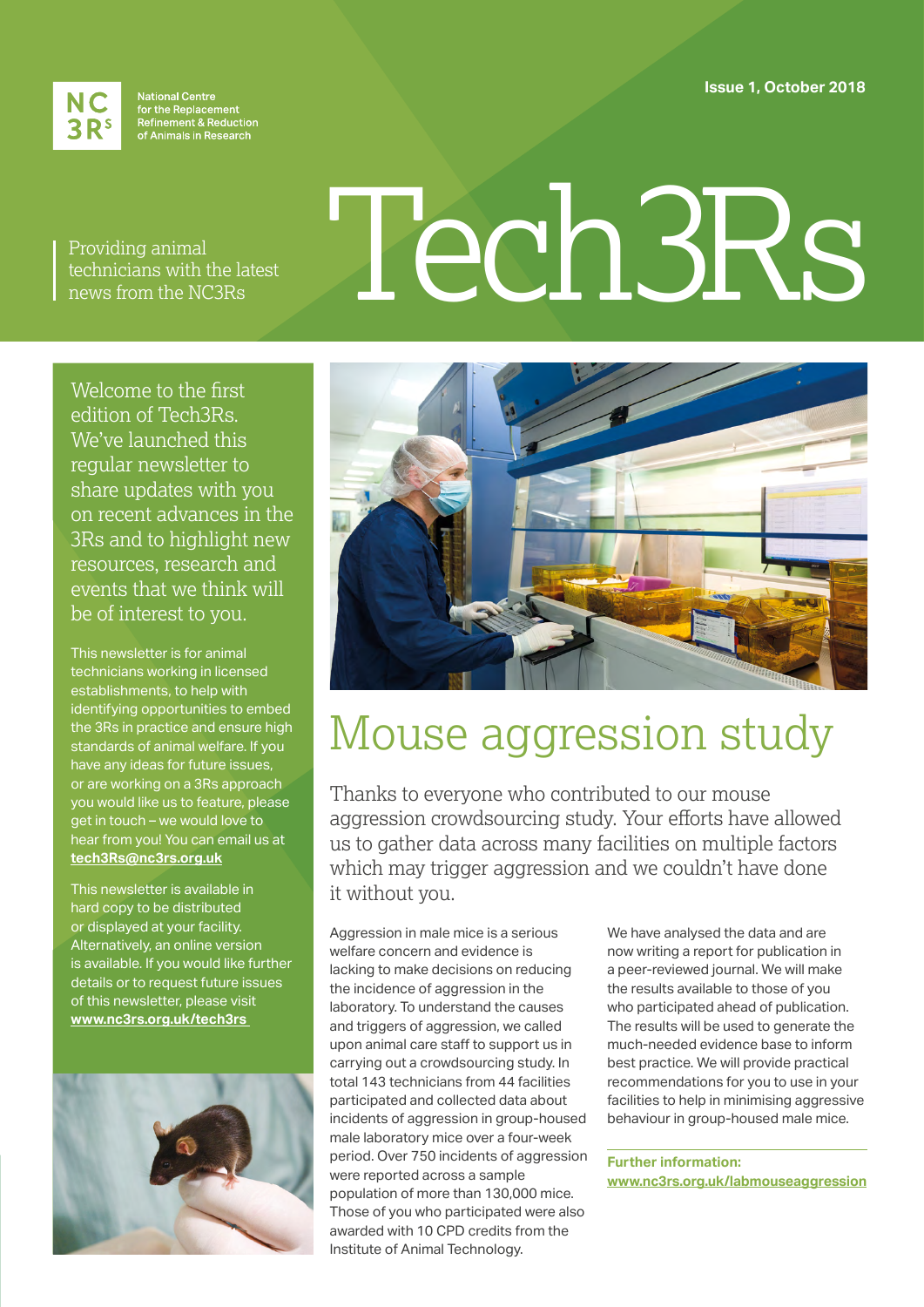# Mouse handling made easy

Are you looking for a quick way to get all the essential information on refined methods of picking up a mouse? Our latest webinar, available to watch for free online, will provide you with the information and practical tips you need to get started with best practice in mouse handling at your establishment.

### **Why should we avoid picking up mice by the tail?**

Research has shown that picking up mice by the tail induces aversion to the handler and high anxiety levels in the animals. In comparison, the use of a tunnel or hand-cupping mice considerably reduces stress and anxiety. As many of you are reporting, this results in animals that are much more willing to voluntarily interact with the handler.

We recently hosted a webinar with Professor Jane Hurst, University of Liverpool, who led the team developing this research, to share the scientific evidence base supporting refined handling techniques and to provide practical tips for implementing the methods in facilities. If you missed the webinar, the video is available to

watch on our website. The audience were invited to send questions to Jane, which have been answered in the FAQs available on our website.

Our 'How to pick up a mouse' website hub is dedicated to helping you implement these refined handling techniques. The hub provides a series of resources on non-aversive handling methods which can be used when encouraging widespread uptake in your facility and during staff training. This includes a video tutorial, posters for display in laboratories, research papers underpinning the methods, and an example strategy for rolling out the refined methods.

### 66 If you missed the webinar, the video is available to watch on our website."

If you would like to find out more, we are hosting a free mouse handling workshop (see the back page for upcoming events). Contact us if you think we can help you further: **enquiries@nc3rs.org.uk**

**Further information: [www.nc3rs.org.uk/mousehandling](http://www.nc3rs.org.uk/mousehandling)**





### Spotlight on the NC3Rs e-learning resources

We provide a range of e-learning resources to help you fulfil training requirements in laboratory animal anaesthesia, welfare assessment and euthanasia. These training aids are developed by Professor Paul Flecknell and his colleagues at Newcastle University.

The online resources give you the freedom over when, where and what pace you learn the training material, and offer a more convenient approach over traditional learning methods. They use a scenario-based approach to deliver the material - you are placed in realistic situations you may encounter in your own facility and asked to put your learning into practice in an interactive problemsolving format. The resources are free to access, and you can use them as an introduction to the topic, a refresher, or for more specific training necessary for CPD.

**Further information: [www.nc3rs.org.uk/3Rs-resources](http://www.nc3rs.org.uk/3Rs-resources)**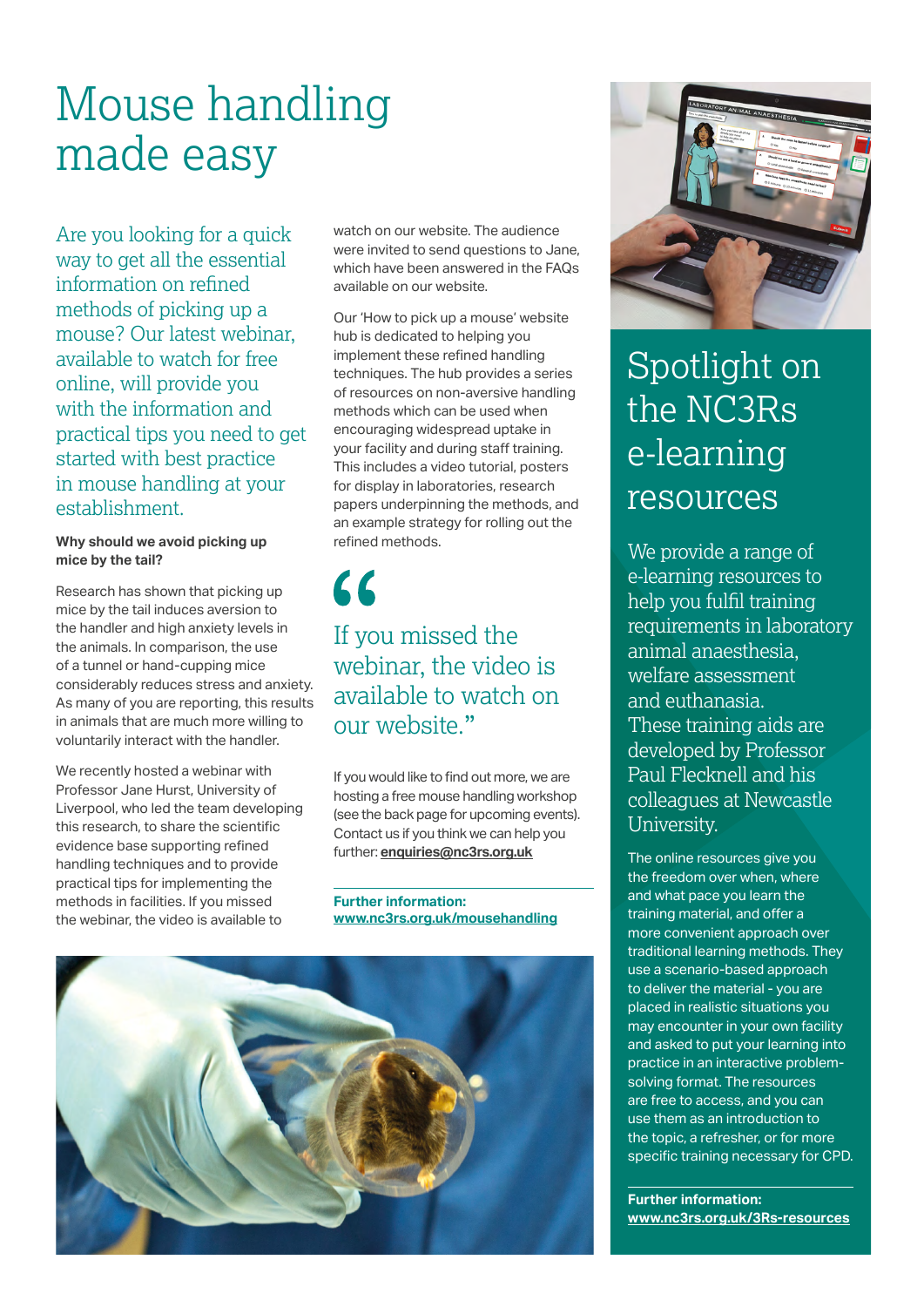# Highlights from our news and blog

The NC3Rs blog is a platform to talk about the research we champion and the issues we care about. It includes contributions from the NC3Rs and invited experts. Here are some recent highlights:





### Re-use of needles: is this an indicator of a culture of care?

Would you inject someone with a used hypodermic needle? Inject a dog? If not, why not? So why would you use the same disposable hypodermic needle to inject more than one mouse? Dr Lucy Whitfield, Royal Veterinary College, and Dr Sally Robinson, AstraZeneca, discuss the topic of re-using hypodermic needles in day-to-day practice and why this is unacceptable.

**Further information: [www.nc3rs.org.uk/needlereuse](http://www.nc3rs.org.uk/needlereuse)**





### Tickling rats: a social enrichment to improve rodent welfare

The importance of positive human-animal interactions is widely recognised for large laboratory animal species, but often ignored for the smaller rodents, despite growing evidence of benefits to their welfare. Here we highlight tickling as a social enrichment to improve rat welfare.

**Further information: [www.nc3rs.org.uk/ticklingrats](http://www.nc3rs.org.uk/ticklingrats)**





Tail handling reduces the value of reward in laboratory mice

Researchers at Newcastle University found that picking up mice by the tail makes them less responsive to reward, suggesting a more depressive-like state compared to mice handled using a tunnel. This blog post discusses the findings and how the work replicates previous studies that show tail handling can be aversive to mice. Since this blog post was published, further research has been published supporting the benefits of tunnel handling (Nakamura *et al.*, 2018).

**Further information: [www.nc3rs.org.uk/tailhandling](http://www.nc3rs.org.uk/tailhandling)**

# $66$

The importance of positive human-animal interactions is widely recognised for large laboratory animal species, but often ignored for the smaller rodents, despite growing evidence of benefits to their welfare."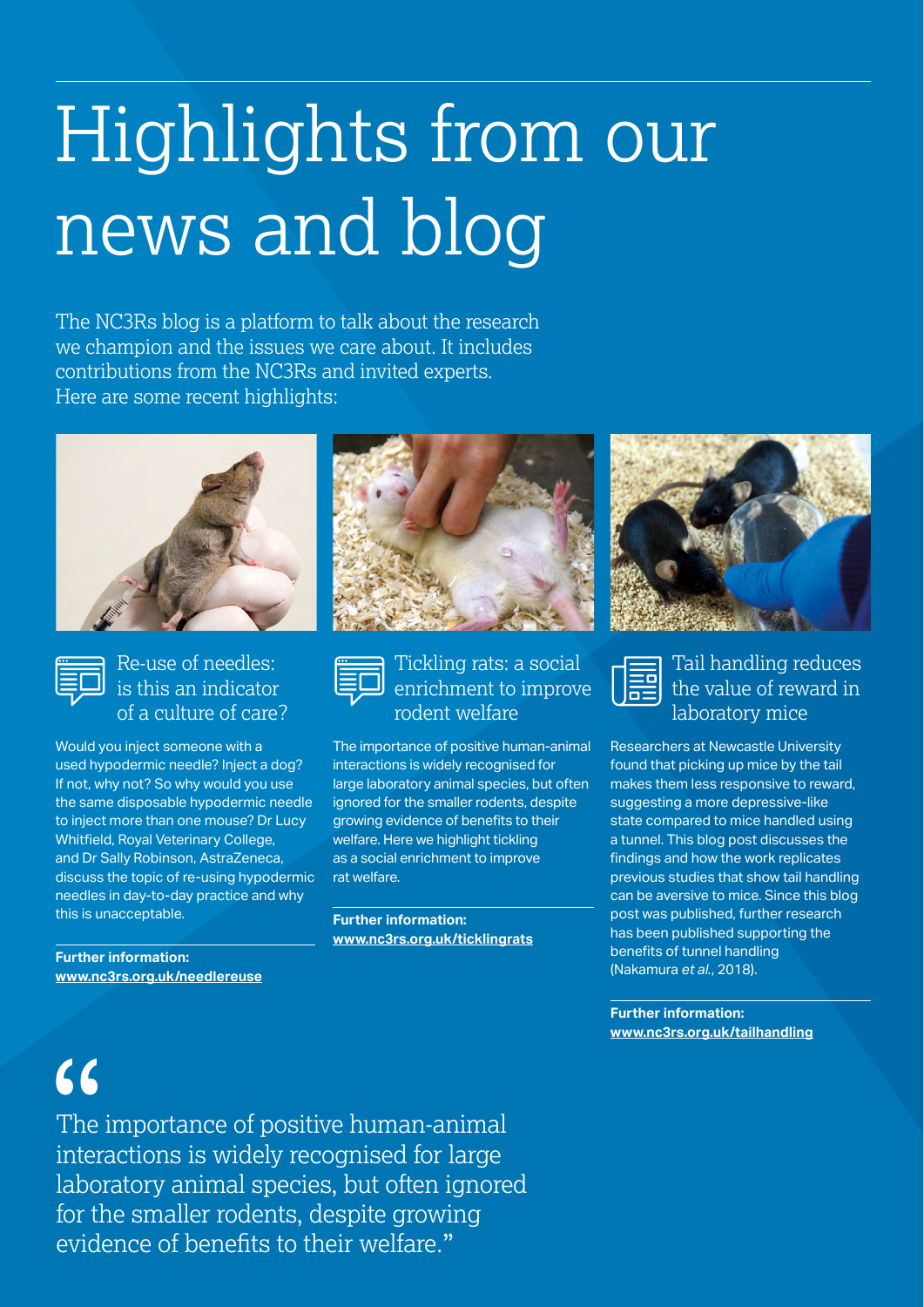# 3Rs papers of interest

Each issue we feature three recent 3Rs publications of interest. We provide summaries and links to the full articles for further information. This issue we are looking at environmental enrichment, transportation of *Xenopus laevis* and understanding mouse aggression.

**Laboratory mouse housing conditions can be improved using common environmental enrichment without compromising data (André** *et al.***, 2018)** 

- Environmental enrichment is known to help improve the well-being of laboratory animals. However, there are concerns that introducing enrichment items can prevent comparison between past and future experimental results.
- The aim of this study was to investigate the effect of commonly used environmental enrichment on a wide range of physiological parameters in a systematic study design.
- Authors measured the effect of three different enrichment scenarios: 1) nesting material with shelter; 2) nesting material without a shelter; and 3) no enrichment. They measured changes in 164 physiological parameters and the influence of environmental enrichment on these parameters was found to be negligible.
- This study provides a broad summary of the impact of environmental enrichment and shows common environmental enrichment can be added to mouse cages without compromising scientific data.



**Effects of transportation, transport medium and re-housing on** *Xenopus laevis* **(Daudin) (Holmes** *et al.***, 2018) – NC3Rs funded research**

- Transport of laboratory animals is a significant stressor and further understanding of the immediate and longer-term effects is crucial in order to refine the transport process.
- The aim of this study was to evaluate the impacts of transportation and re-housing on the welfare of the common laboratory amphibian Xenopus laevis.
- Authors developed a non-invasive physiological assay to measure the impacts of transportation. Transportation caused an increase in water-borne stress hormones and a decrease in body mass.
- The study showed the process of transportation and re-housing is stressful in this species and caused prolonged impacts. The authors provide some discussion about possible refinements, including changing the transportation medium and feeding schedules.

**Breaking up is hard to do: Does splitting cages of mice reduce aggression? (Blankenberger** *et al.***, 2018)** 

- Aggression in group-housed male mice is a common welfare issue. Current standard practice is to remove and singly house the presumed aggressor, leading to a separate welfare issue.
- The aim of this study was to evaluate best practices in separating mice following aggression and understanding the likely outcomes of cage separation. The authors tested the hypothesis that the unwounded mouse is the aggressor, and that aggression is reduced in his absence.
- Authors separated cages of mice with fighting wounds into cages of wounded and unwounded mice and recorded aggressive behaviour and wound healing rates. The results supported the hypothesis that the unwounded mouse was the aggressor, as mice in cages with an unwounded mouse healed more slowly than those without.
- The study showed that separation into groups of two or three could be a possible management alternative to social isolation of the presumed aggressor.

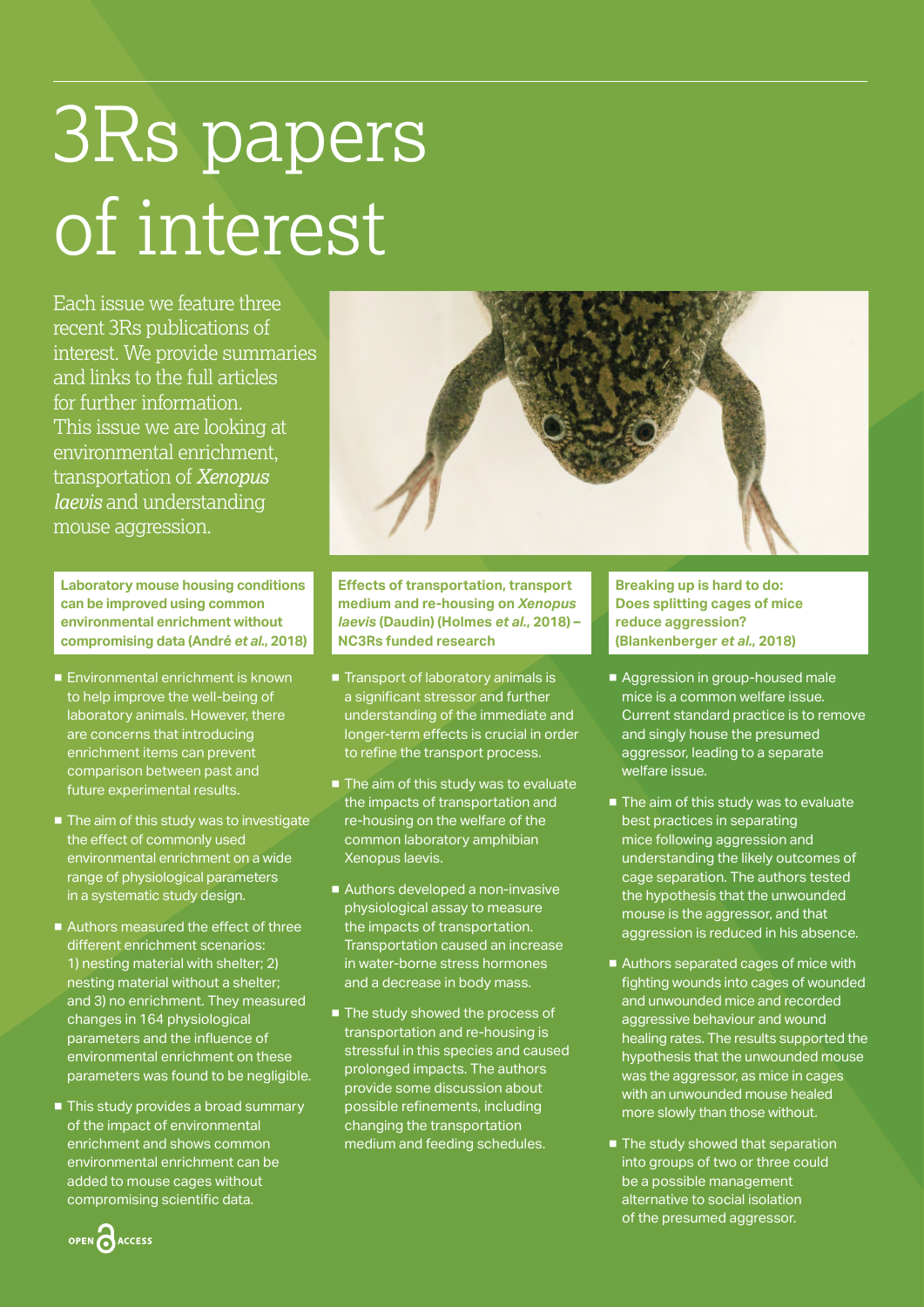

# Solutions

Are you interested in helping to develop new approaches for improving animal welfare? Are you already involved in developing novel enrichments or other methods to help improve welfare and are seeking partners to help validate or adopt these? If you answered "yes" to either of these questions, then read on to discover how the CRACK IT Solutions technology partnering hub could support you.

CRACK IT Solutions is an NC3Rs initiative to showcase technologies or methods with 3Rs potential ('Solutions') to other laboratories. We can help you find partners to develop your new approach and you can apply for funding to push your

idea forward. If you would like more information, visit the website **[www.crackit.org.uk/solutions](http://www.crackit.org.uk/solutions)** or get in touch: **[crackitenquiries@nc3rs.org.uk](http://crackitenquiries@nc3rs.org.uk)**

#### **Example of a CRACK IT Solution: The Animal Welfare Assessment Grid (AWAG)**

A current Solution being promoted is the Animal Welfare Assessment Grid (AWAG), developed by Public Health England (PHE) to improve the way animal welfare data is collected and presented. The AWAG is a software system for assessing the lifetime experience of individuals or groups of animals. It allows an animal's current and past welfare state to be quantified and presented in a graphical way that is consistent and easily understood, highlighting key events that affect well-being and identifying where welfare improvements can be made.

The PHE team is keen to hear from technicians and animal care staff interested in trailing the AWAG system in their organisation. They are looking for feedback to support the improvement of the system.



## $66$

We can help you find partners to develop your new approach and you can apply for funding to push your idea forward."

**Further information about the AWAG project: [www.crackit.org.uk/awag](http://www.crackit.org.uk/awag)**

### Listen to the "3 Minute 3Rs" Podcast

Have you checked out our **"3 Minute 3Rs"** podcast? We've teamed up with LabAnimal and the North American 3Rs Collaborative to bring you a monthly podcast giving you the lowdown on the latest research and news in 3Rs in just a few minutes. Past episodes have covered a wide range of topics including environmental enrichment to improve stress responses in zebrafish, rat training without water restriction, and anaesthesia for *Xenopus laevis*.

You can find "3 Minute 3Rs" anywhere you get podcasts by searching for *"LabAnimal"* or visit **[www.nc3rs.org.uk/podcast](http://www.nc3rs.org.uk/podcast)** to listen to all the past episodes.